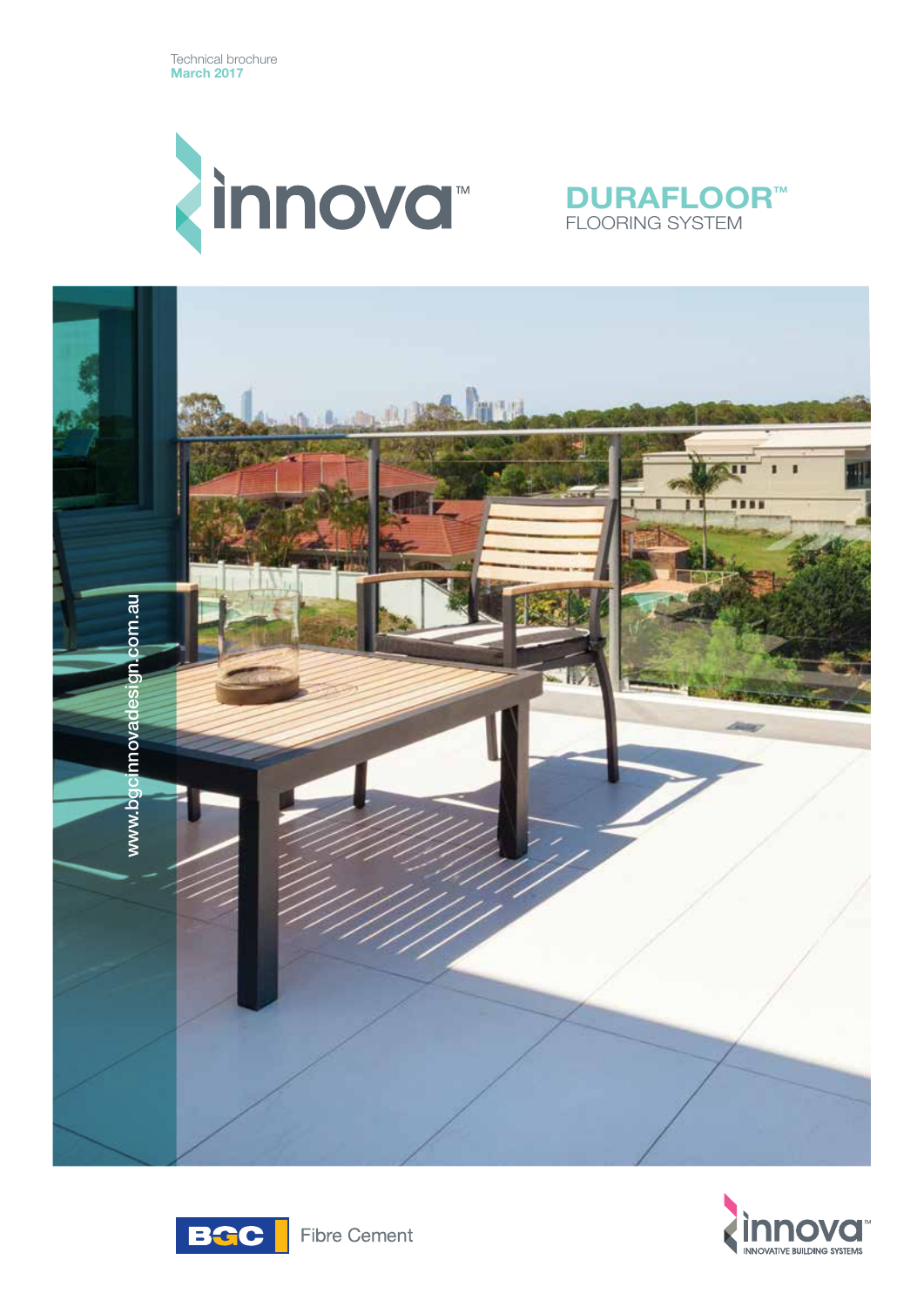

BGC's stunning range of facade, lining and flooring products, Innova™ will move you to reassess your concept of excellence in facades and flooring systems. Durable and dynamic, fresh and contemporary, Innova™ is already turning industry heads. Now let the Innova™ range of cladding and flooring products breathe new life into your creativity and project specification.

Contents **5 // Applications** 5 // Advantages 5 // Product Information 5 // Fire Resistance 5 // Sheet Sizes and Weight 5 // Sheet Properties 5 // Sheet Tolerances 5 // Energy Efficiency Considerations 5 // Quality Systems 6 // Handling and Storage 6 // Cutting and Drilling 6 // Health and Safety 6 // Fasteners 6 // Holes 7-14 // Interior Information 15-22 // Exterior Information 22 // Sheet Preparation 22 // Membranes 22 // Maintenance 22 // Warranty 22 // Terms and Conditions

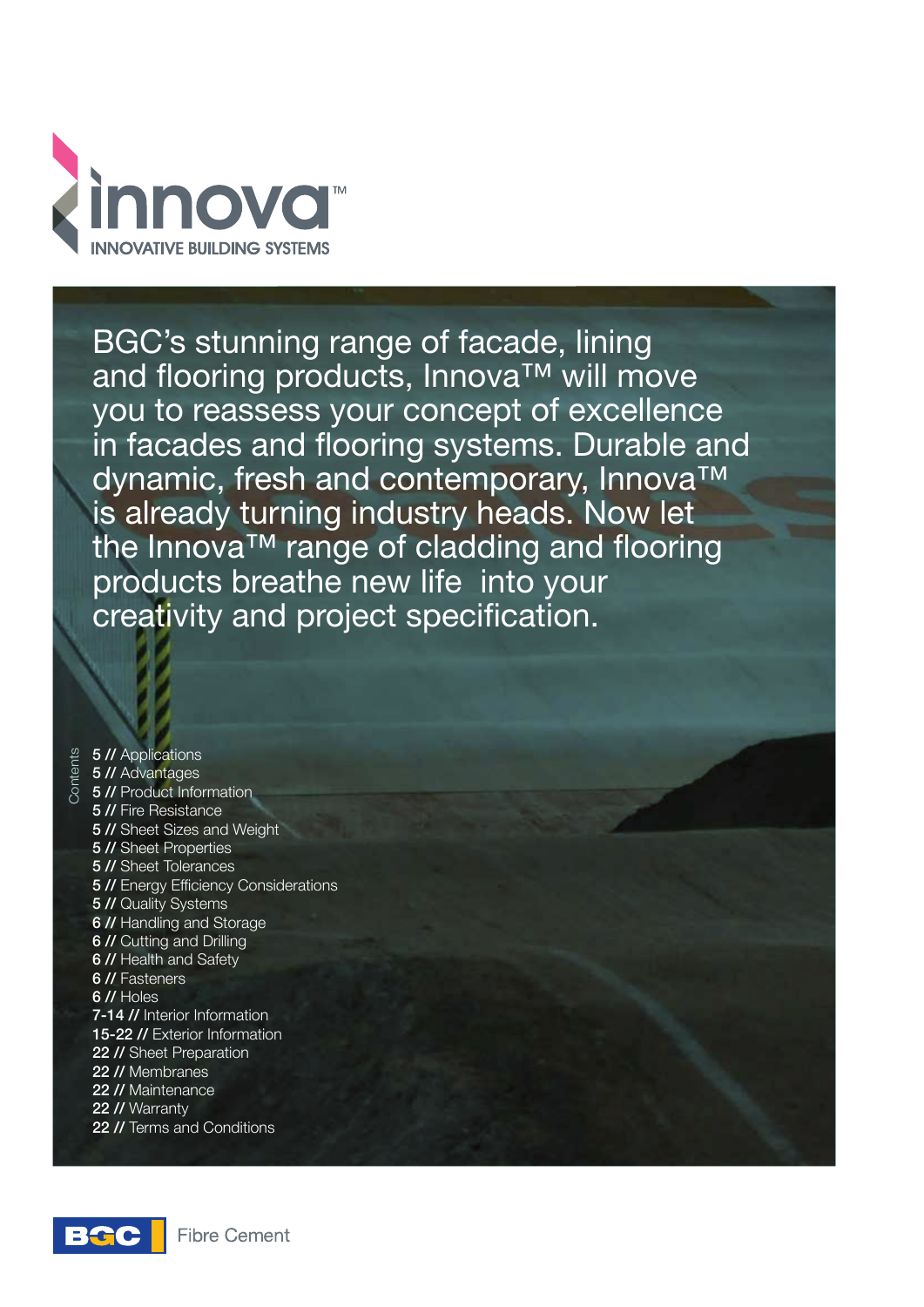# **Introduction.** Technical brochure

# **DURAFLOOR™** FLOORING SYSTEM

# DURAFLOOR<sup>™</sup> is the ultimate flooring product that can be used in both interior and exterior applications. DURAFLOOR™ is ideally suited to interior wet areas as well as exterior projects.

- / Easily installed using traditional gun nailing methods.
- / Reduces installation costs compared to standard compressed sheet.
- / Uses same tongue and groove technology as traditional sheet flooring such as structaflor®.
- / Can be used in Interior wet areas.
- / Bathrooms
- / Laundries
- / Can be used in Exterior applications
- / Balconies
- / Verandas
- / Sundecks
- / Or as a total floor solution where a premium product is required.
- / Has greater impact resistance and feels more solid than timber based sheet flooring products.

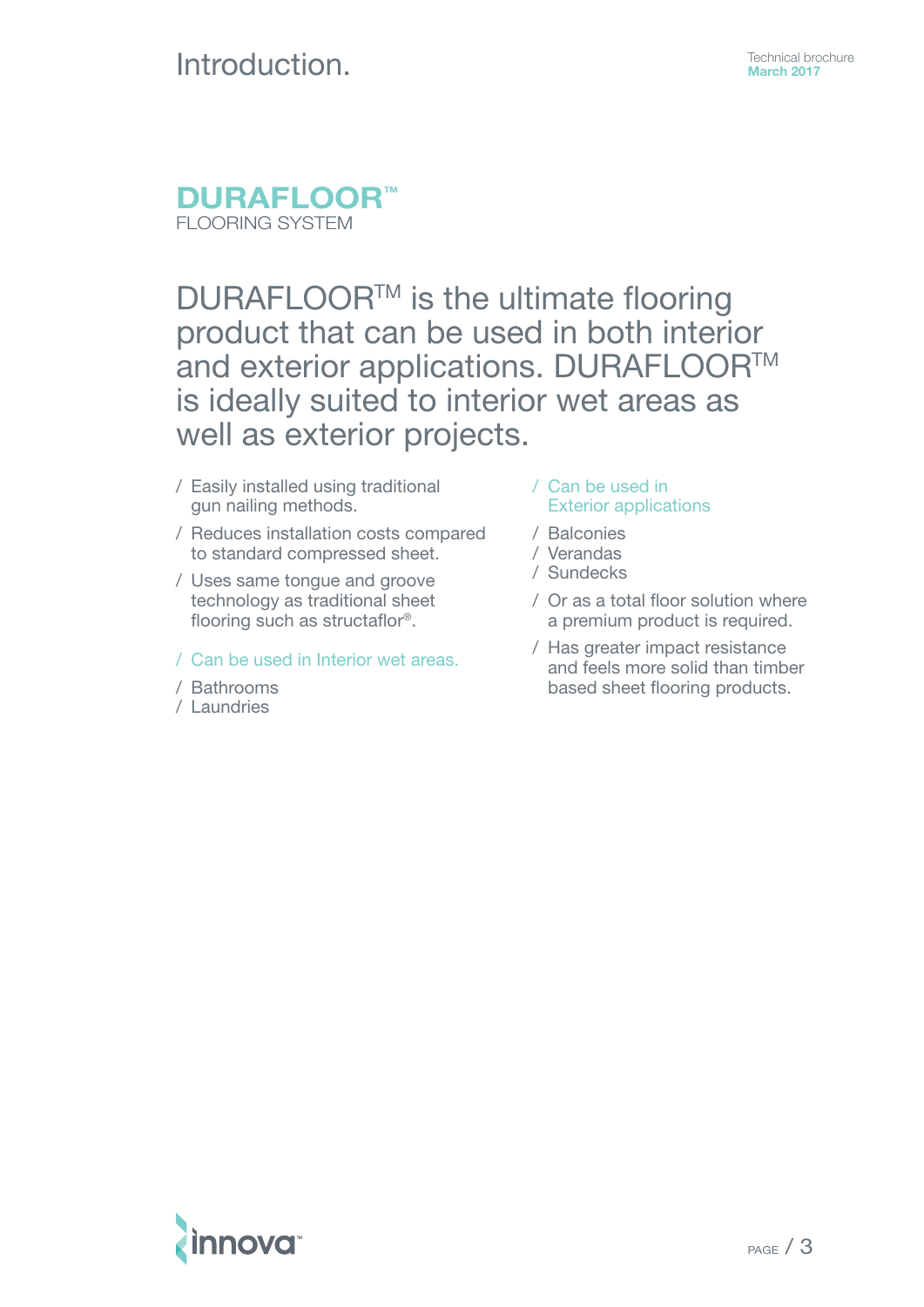# Case Study 01.

 $T$ he area we used Durafloor $T$ <sup>M</sup> is subject to very heavy traffic as it is just in front of the start gates. We needed a durable but flexible product that had a bit of give to absorb the impact from cyclists as well as being a stable product that is suitable to the wet and humid climate in Darwin'.

Another benefit of Durafloor<sup>™</sup> is that it is easy and fast to install. This project was complex because the shape of the ramp is

irregular so selection of a cement sheet that was easy to cut on site and quick to install was very important for us as the builder.

Once installed, we finished the Durafloor fibre cement with a special epoxy paint which provided a non-slip surface'.

#### Mark Smeaton Construction Director / Ahrens



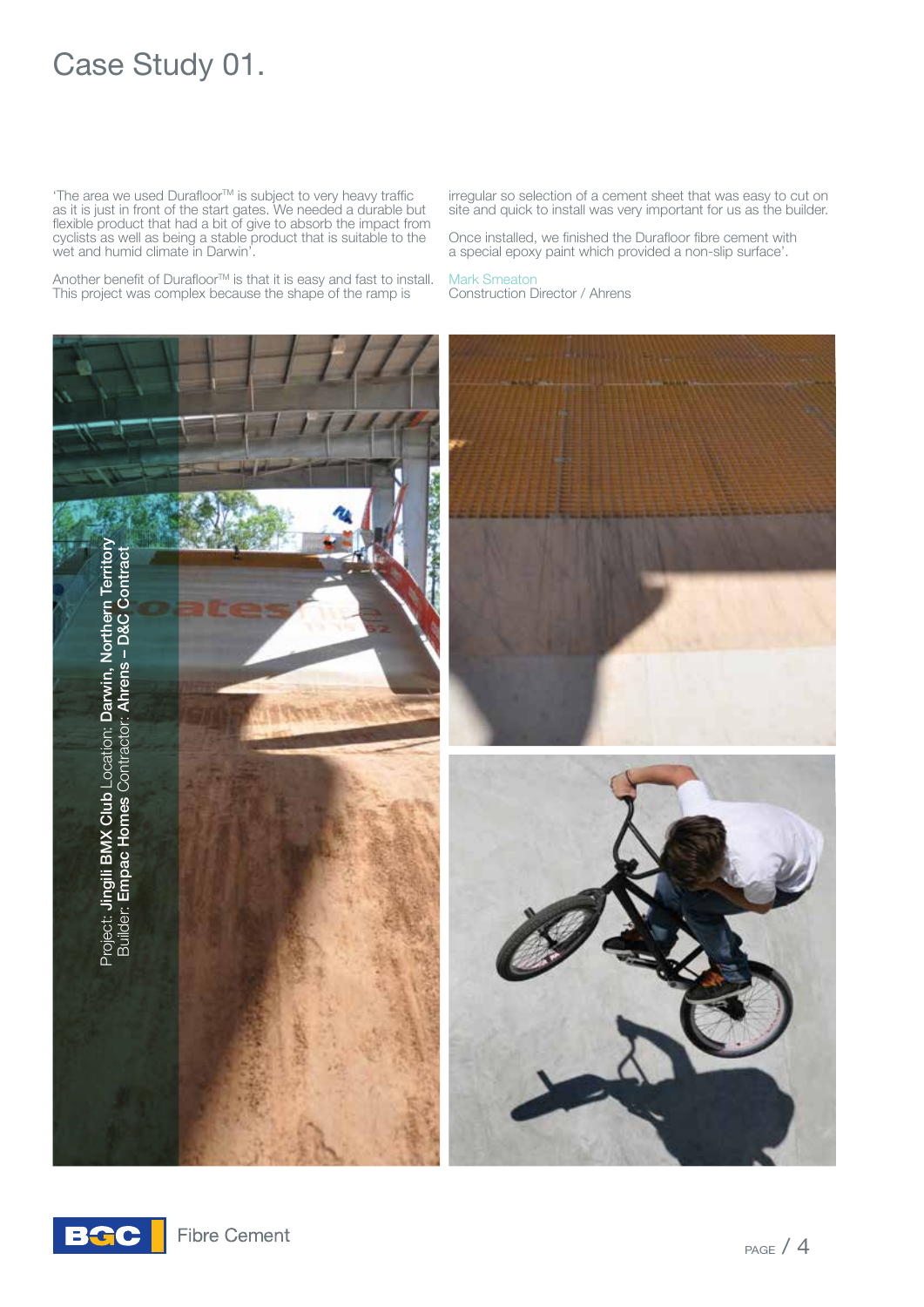#### **Applications**

Durafloor™ is the perfect product to use for interior wet area projects such as bathrooms and laundries but is also ideal for use as the substrate for a variety of exterior decking applications such as above-ground pool surrounds, verandahs and balconies.

#### Advantages

- / A single product for interior and exterior projects
- Tongue and groove system that fits well with particleboard flooring products
- / Easily installed using traditional gun nailing methods reducing installation costs
- / Has greater impact resistance and feels more solid underfoot than timber-based sheet flooring products

## Product Information

Durafloor™ is manufactured from cement, finely ground silica, cellulose fibres and water. After forming it is then cured in a high-pressure steam autoclave to create a durable, dimensionally stable product.

Durafloor™ is immune to permanent damage from water. It is impact resistant, immune to termite attack, non- combustible and easy to work.

Durafloor™ is manufactured to conform to the requirements of AS2908 Cellulose Cement Products, and is classified as Type A Category 3 for external use.

# Fire Resistance

BGC Fibre Cement products have been tested in accordance with Australian Standard AS1530.3.

These tests deemed the following Early Fire Hazard Indices:

| / Ignition Index        |          |
|-------------------------|----------|
| / Spread of Flame Index |          |
| / Heat Evolved Index    |          |
| / Smoke Developed Index | $() - 1$ |

Durafloor<sup>™</sup> is deemed to be non-combustible in accordance with BCA section C1.12.

# Energy Efficiency Considerations

Energy efficiency requirements have been introduced into the BCA for both commercial and residential buildings. Thermal heat transfer into and out of the building envelope can affect the running cost of the building and careful consideration of thermal heat transfer needs to be addressed by the architects, engineers and building designers. Thermal bridging through steel framing will diminish the total R-Value; (thermal conductance of the wall). Thermal breaks are required for steel-framed buildings and should be installed between the lightweight steel CFS stud and the Durafloor™.

Thermal breaks should have a minimum R-Value of 0.2 or less.

## Quality Systems

Durafloor™ is manufactured under the rigorous Quality Management System of the International Standard ISO 9001.

## Sheet Sizes and Weight

| <b>NOMINAL</b><br><b>THICKNESS</b> | WEIGHT<br>kg/m <sup>2</sup> | <b>WIDTH</b><br>mm | I FNGTH<br>mm |      |
|------------------------------------|-----------------------------|--------------------|---------------|------|
| mm                                 |                             |                    | 2250          | 2700 |
| 19                                 | 26.2                        | ദററ                |               |      |

Weight is based on Equilibrium Moisture Content.

#### Sheet Properties

| <b>DENSITY</b>            | 1300kg/m <sup>3</sup>                       |
|---------------------------|---------------------------------------------|
| <b>FREEZE-THAW TEST</b>   | Passed                                      |
| <b>WARM WATER TEST</b>    | Passed                                      |
| <b>SOAK AND DRY TEST</b>  | Passed                                      |
| <b>WATER PERMEABILITY</b> | Passed                                      |
| <b>BENDING STRENGTH</b>   | Greater than 7MPa<br>at Saturated condition |

### Sheet Tolerances

Durafloor<sup>™</sup> complies with the requirments of AS2908.2

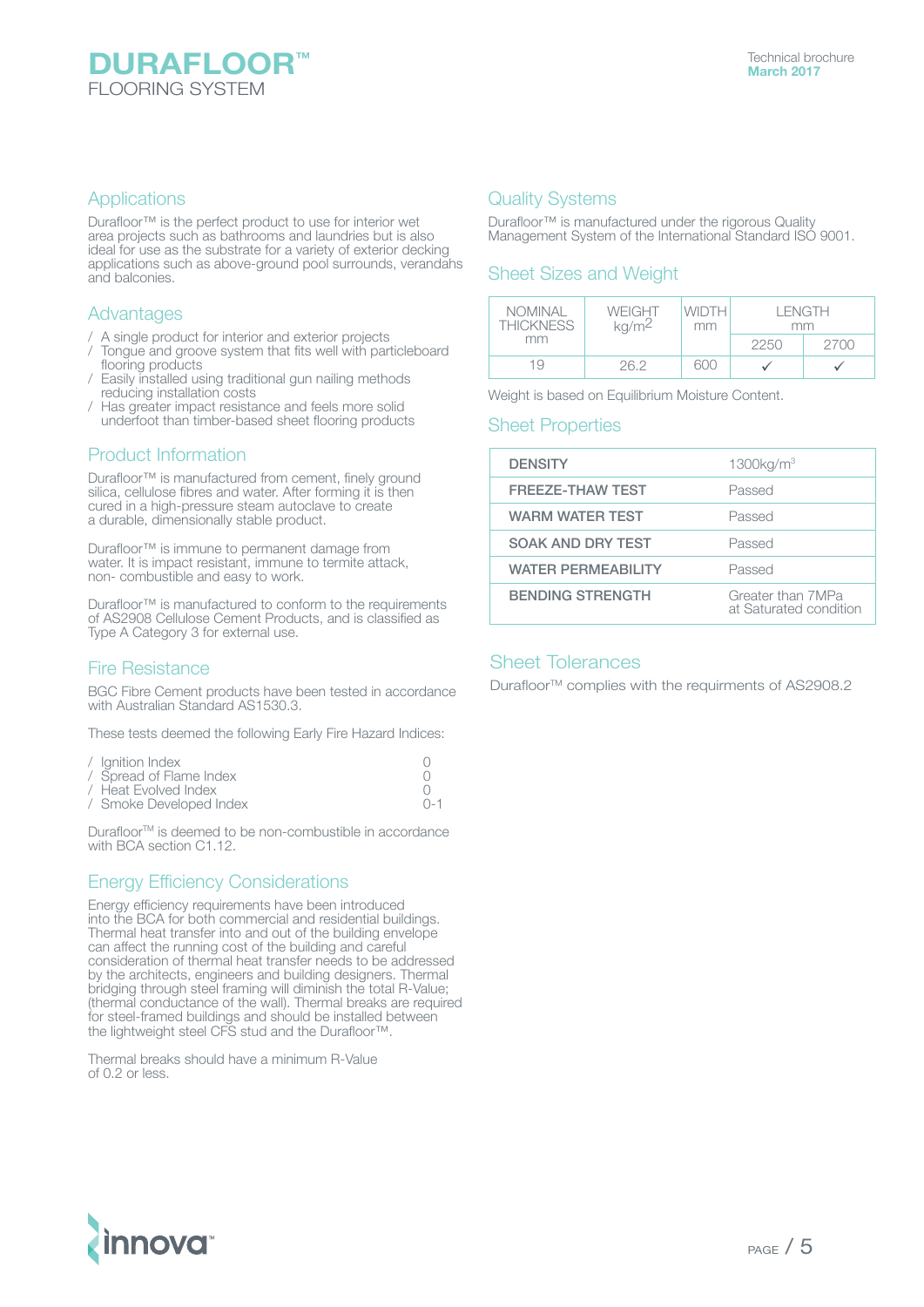

#### Handling and Storage

Durafloor™ must be stacked flat, up off the ground and supported on equally spaced level bearers at 450mm centres.

Durafloor™ must be kept dry, preferably by being stored inside a building. When stored outdoors it must be protected from the weather.

Care should be taken to avoid damage to the ends, edges and surfaces.

Durafloor™ must be dry prior to fixing, jointing or finishing.

# Cutting and Drilling

Durafloor™ can be cut to size on site. Either Tungsten Carbide or Diamond tipped tools are generally required.

For straight cuts BGC recommends the use of a BGC Durablade fitted to a 185mm circular saw, with a full dust extraction system.



Durafloor™ sheeting is manufactured from cellulose fibre, finely ground sand, cement and additives. As manufactured the product will not release airborne dust, but during drilling, cutting and sanding operations cellulose fibres, silica and calcium silicate dust may be released.

Breathing in fine silica dust is hazardous, prolonged exposure (usually over several years) may cause bronchitis, silicosis or cancer.

# Avoid Inhaling Dust

When cutting sheets, work in a well-ventilated area and use the methods recommended in this literature to minimise dust generation.

If using power tools for cutting, drilling or sanding they must be fitted with appropriate dust collection devices or alternatively use an approved (P1 or P2) dust mask and wear safety glasses.

These precautions are not necessary when stacking, unloading or handling fibre cement products.

For further information or a Material Safety Data Sheet contact the nearest BGC Sales Office.

#### **Holes**

For small holes a well-sharpened Tungsten Carbide masonry drill is recommended. Use a slow drill speed.

Do not use the drills hammer function.

For larger circular holes such as waste holes a Tungsten Carbide or diamond tipped hole saw is recommended.

Alternatively drill a series of small holes around the perimeter of the cut-out, and then gently tap out the waste piece while supporting the underside of the opening to avoid damage. Clean up any rough edges with a rasp.

### **Fasteners**

### Durafloor<sup>™</sup> to Timber Frame

Powers Muro M1063 - 10g x 50



Paslode HDG Coil Nail 45 x 2.5



All fasteners to be corrosion resistant-Class 3 minimum.

### **Fasteners** Durafloor<sup>™</sup> to Steel Frame

Buildex Wingtek Screw 10g x 16 x 40



Powers Muro M1024 CSK Screw - 8g x 42

Or similar

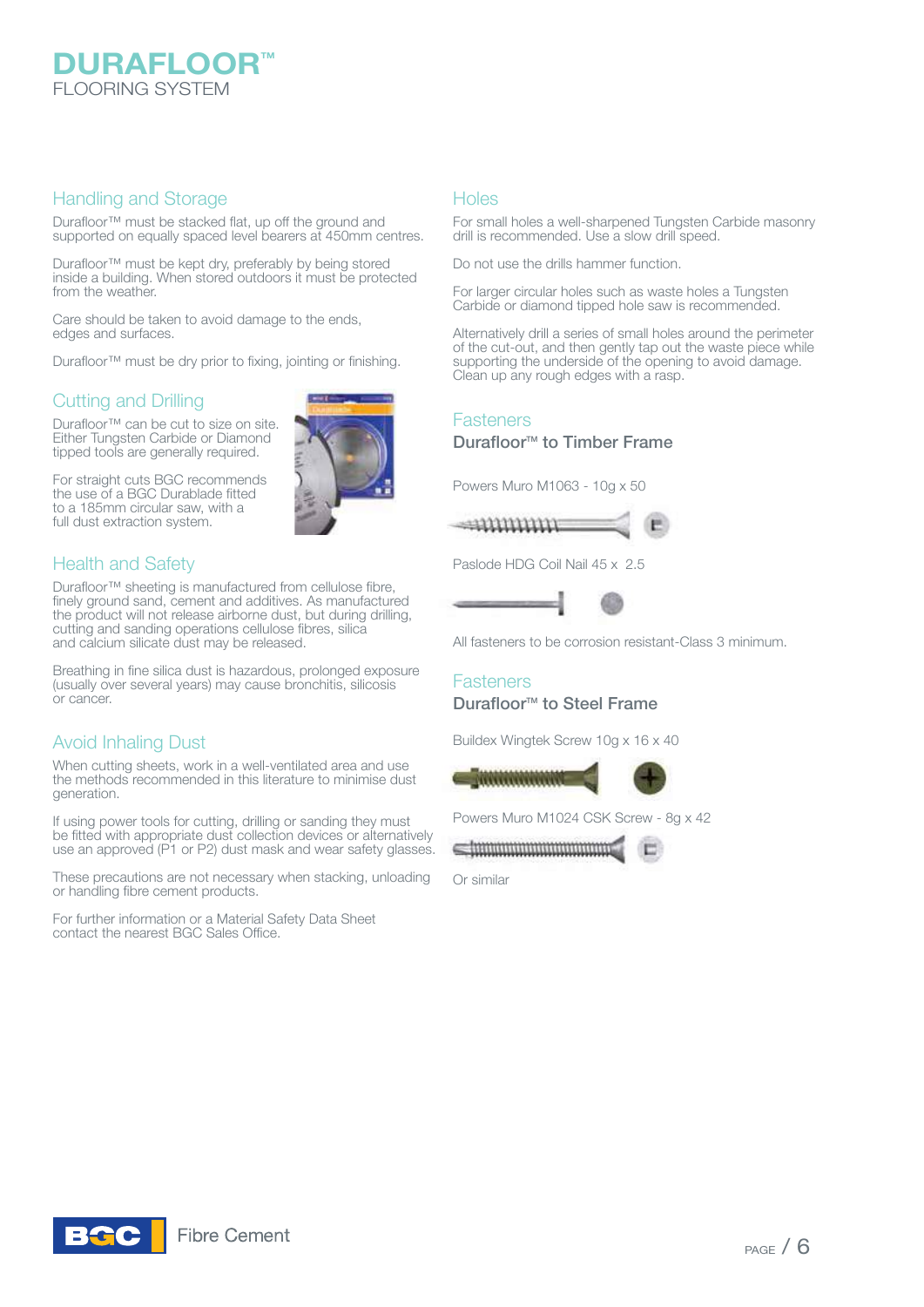### Wet Area Tiled Floors

Durafloor™ is ideally suited as a substrate for ceramic tiled floors in the wet areas such as bathrooms and laundries.

#### General

**All waterproofing of internal wet areas must be carried out strictly in accordance with Australian Standards AS 3740-2010.**

This manual does not contain all information relevant for waterproofing and is to be used as a guide only. It is the responsibility of the specifier to carry out all the necessary design and detailing to ensure the waterproofing and finish satisfy all relevant codes, regulations and system waterproofing manufacturer recommendations.

## Framing

Durafloor™ sheeting can be fixed to either timber or lightweight steel framing.

Timber framing must comply with AS 1684 "Residential Timber Frame Construction". Unseasoned timber must not be used. Metal framing must comply with AS3623 "Domestic Metal Framing".

BGC recommends sheets to be laid with the long edge across the joists. (Figure 2).

Joist spacing must not exceed 450mm maximum centres. In all cases a floor joist must support the sheet end.

For all applications the joist face width must be no less than 45mm min.

| DURAFLOOR™             | MAXIMUM JOIST |
|------------------------|---------------|
| NOMINAL THICKNESS (mm) | CENTRES (mm)  |
| 1 Q                    | 450           |

# Loading

Durafloor™ satisfies the loading requirements of AS/NZS1170.1 Table 3.1 Category A Domestic and Residential Activities Concentrated Loads 1.8kn @ UDL of 4KPA.

For higher load applications, BGC Compressed Flooring is recommended. Please contact your local BGC Fibre Cement office for further details, or refer to BGC Fibre Cement Compressed Flooring brochure.

## Floor Drainage

In wet areas lay mortar bed (screed) at a minimum depth of 25mm over the Durafloor™ to produce a minimum 1:60 fall to the waste drain.

Figure 1 depicts a typical floor waste installation showing the waterproof membrane carried down into the fitting. The inner pipe is slotted to allow drainage of the mortar bed (screed).

# Floor Waste Sketch



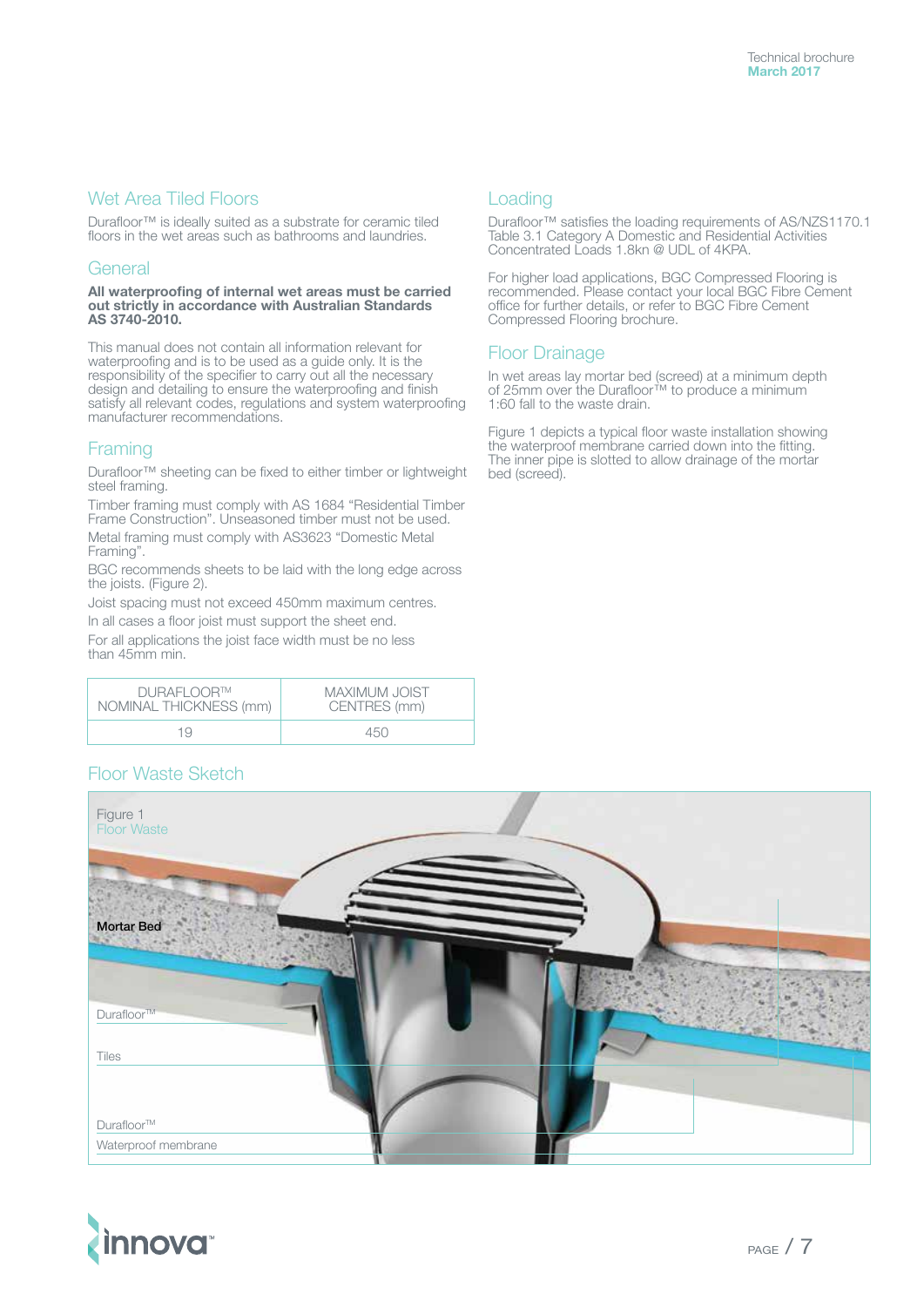

### Tiled Shower Base Recess



#### NOTE 2.1

Perimeter flashing or insitu membrane bonded to Durafloor™, using a two-part flexible epoxy resin eg. HydrExpoxy 501, Hydraband 501 or equivalent.

The perimeter flashing may be a preformed PVC angle or a waterproof flashing strip such as Hypalon.

It must extend 80mm minimum up the wall and 50mm across the floor. The corner detail must be waterproof.

The flashing or membrane must not be bonded to the wall studs.

#### NOTE 2.2

An additional wall nogging must be installed so that the bottom of the Duraliner™ Plus is fastened above the perimeter flashing.

#### NOTE 2.3

The Durafloor™ must be laid across the floor joists as shown. NOTE 2.4

Lay waterproof membrane over Durafloor™ at a minimum of 150mm upstand of the perimeter flashing. The membrane must be dressed into the floor waste. (See figure 1).

#### NOTE 2.5

Lay a mortar bed (screed) over the Durafloor™ to produce a 1:60 fall to the waste drain. See Figure 1. Ensure all flashings and waterproofing comply with the BCA and AS3740-2010.

Optional regulation - Refer to local Building Authority.

Shower walls are to be water resistant to 1800mm from finished floor level.

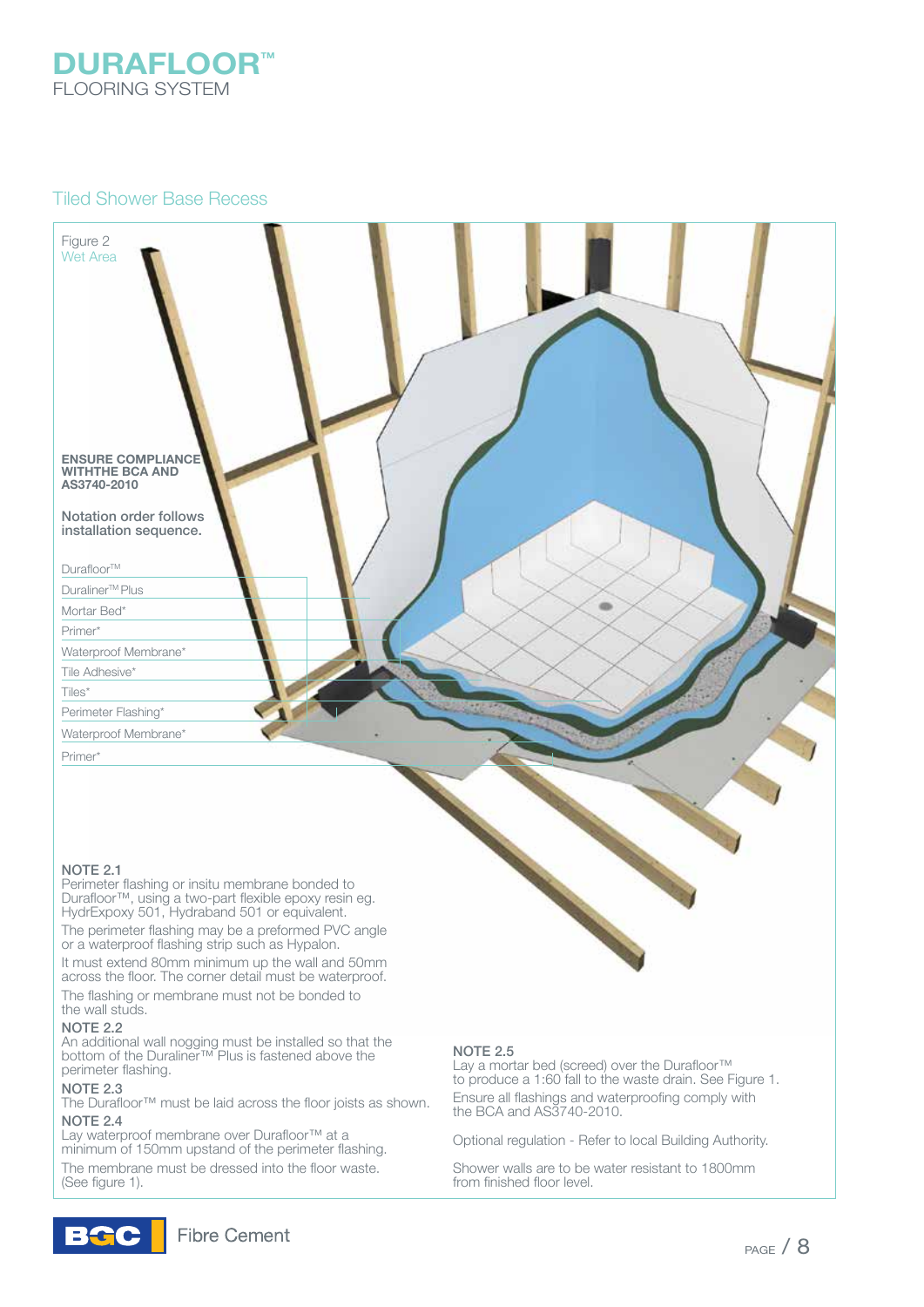## Preformed Shower Base Recess

Particular attention is required to the sealing of shower alcoves or recesses.

As with all wet area applications strict adherence to the Building Code of Australia, AS 3740-2010 and local building regulations is essential.

Figures 3 & 4 depict a preformed shower base. Figure 5 depicts a waterproof membrane, which may be either preformed or insitu.



from finished floor level.

Ensure all flashings and waterproofings comply with the BCA and AS3740 and local building authority.

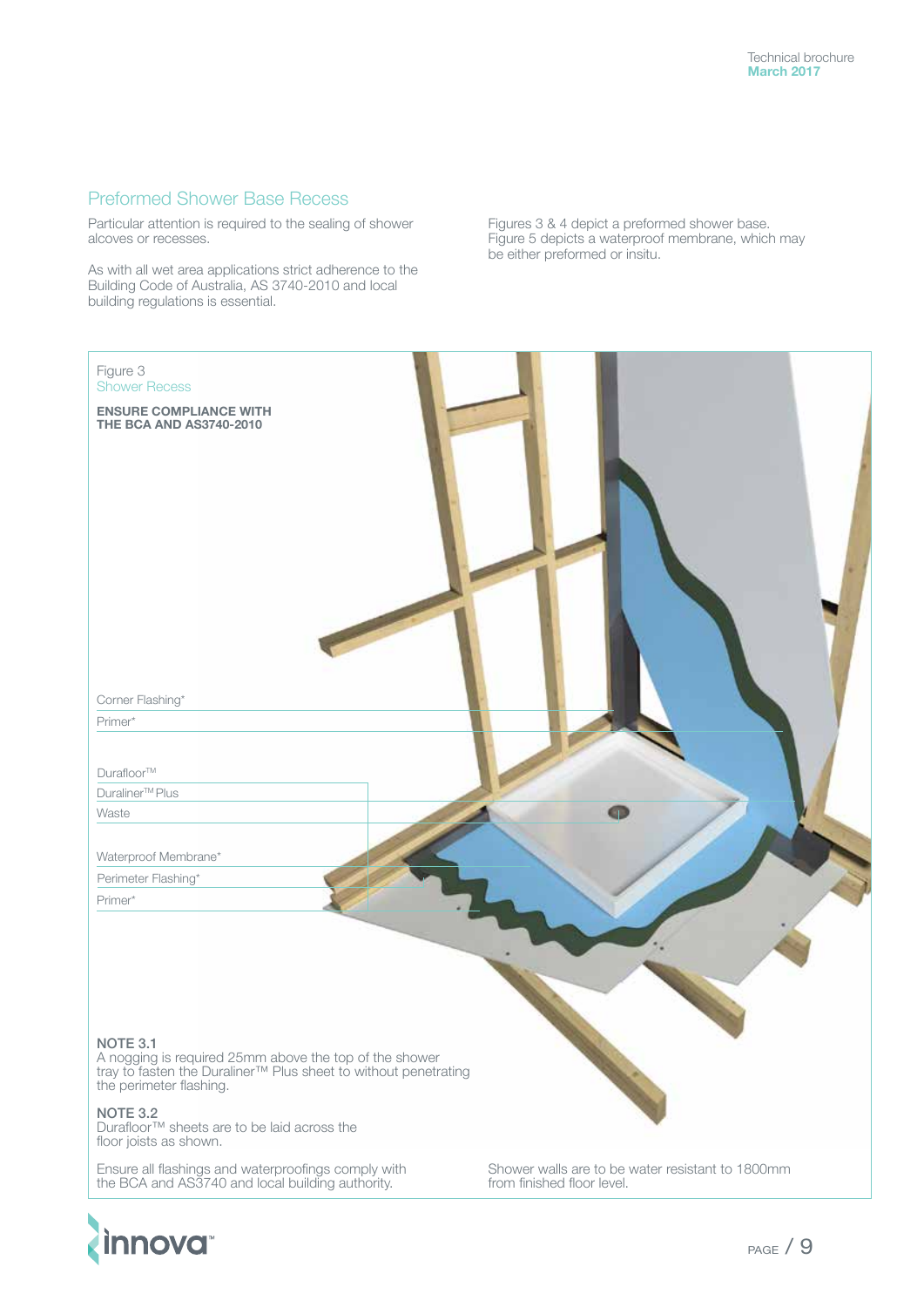

#### Shower Recesses

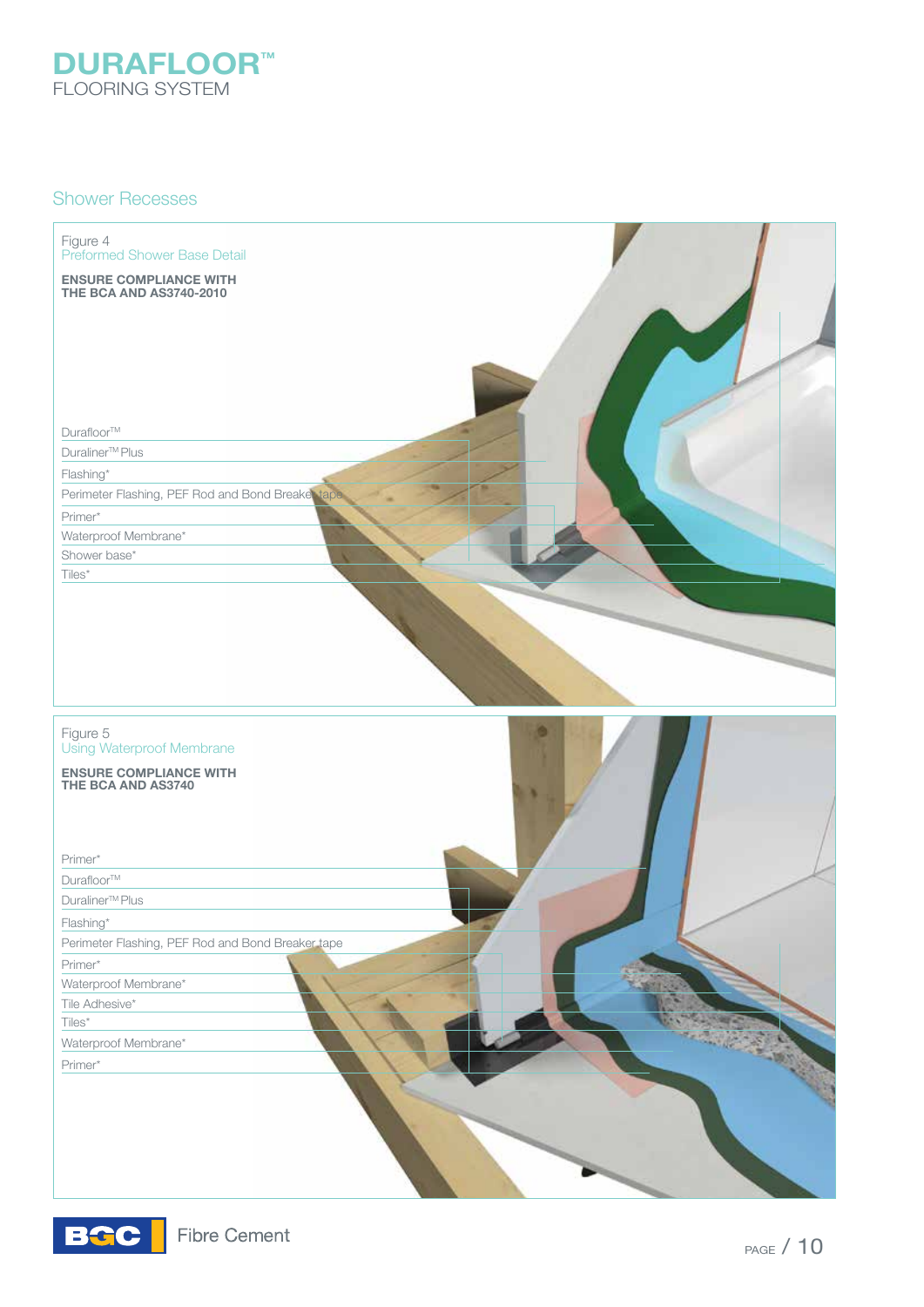## Interior Tiled Floors

In areas where floor waste drains are not required, for example kitchens, ceramic floor tiles may be fixed directly to the Durafloor™ using a proprietary tile adhesive conforming to

## Sheet Layout

the Australia Standards AS2358 – Adhesives – for fixing ceramic tiles and. AS3958.1 – ceramic tiles – Part 1 – Guide to the installation of ceramic tiles.



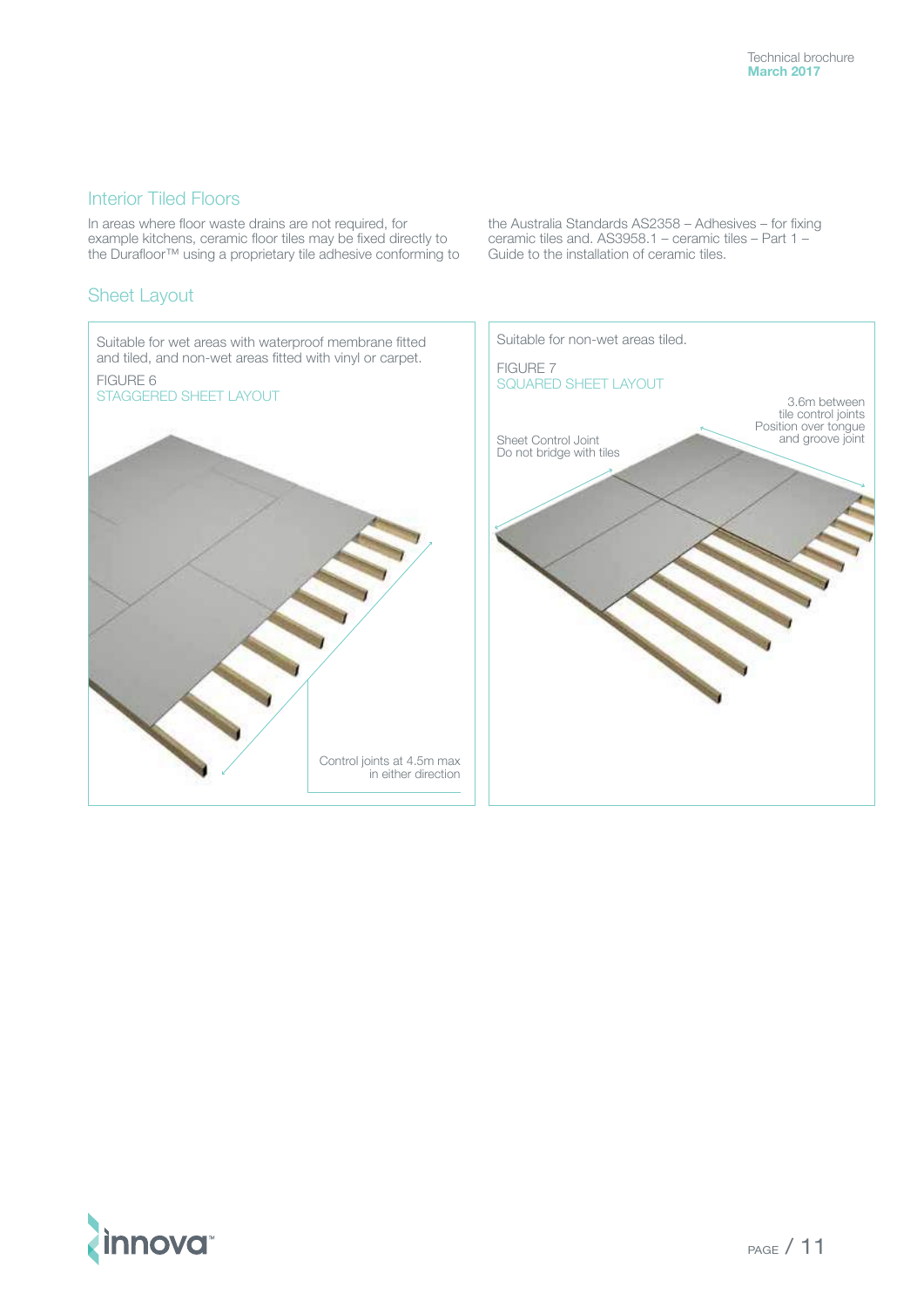

## Installation Details - Interior Tiled Floors



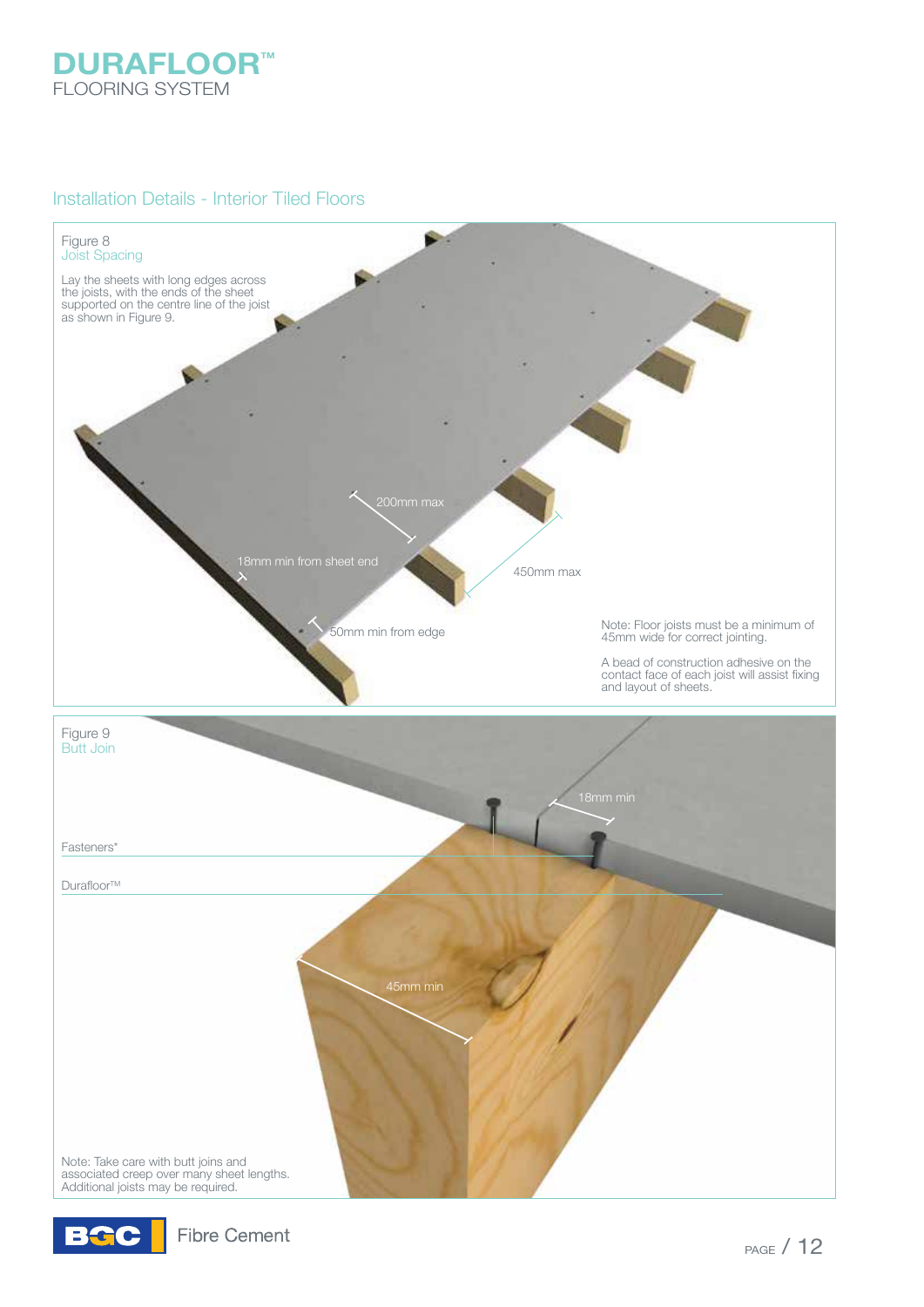# Installation Details - Interior Tiled Floors



# Control Joint

| Figure 11<br>Control Joint Tiled<br>Non-Wet Areas<br><b>Um</b>                                                                                                                                                                                                                                                                          |
|-----------------------------------------------------------------------------------------------------------------------------------------------------------------------------------------------------------------------------------------------------------------------------------------------------------------------------------------|
| Durafloor™                                                                                                                                                                                                                                                                                                                              |
| Fasteners*                                                                                                                                                                                                                                                                                                                              |
| Polyurethane Sealant*                                                                                                                                                                                                                                                                                                                   |
| Primer                                                                                                                                                                                                                                                                                                                                  |
| Tile Adhesive*                                                                                                                                                                                                                                                                                                                          |
| Tiles                                                                                                                                                                                                                                                                                                                                   |
| Sheet control joints are required at<br>3.6m intervals and at a change of<br>direction. This control joint has to<br>be carried through the tiled surface and<br>where existing structural joints are located.<br>NOTE: TILED AREAS SUBJECT TO MOISTURE<br>AND/OR SUNLIGHT REQUIRE CONTROL<br>JOINTS AT 2.4M TO 3.6M IN EACH DIRECTION. |

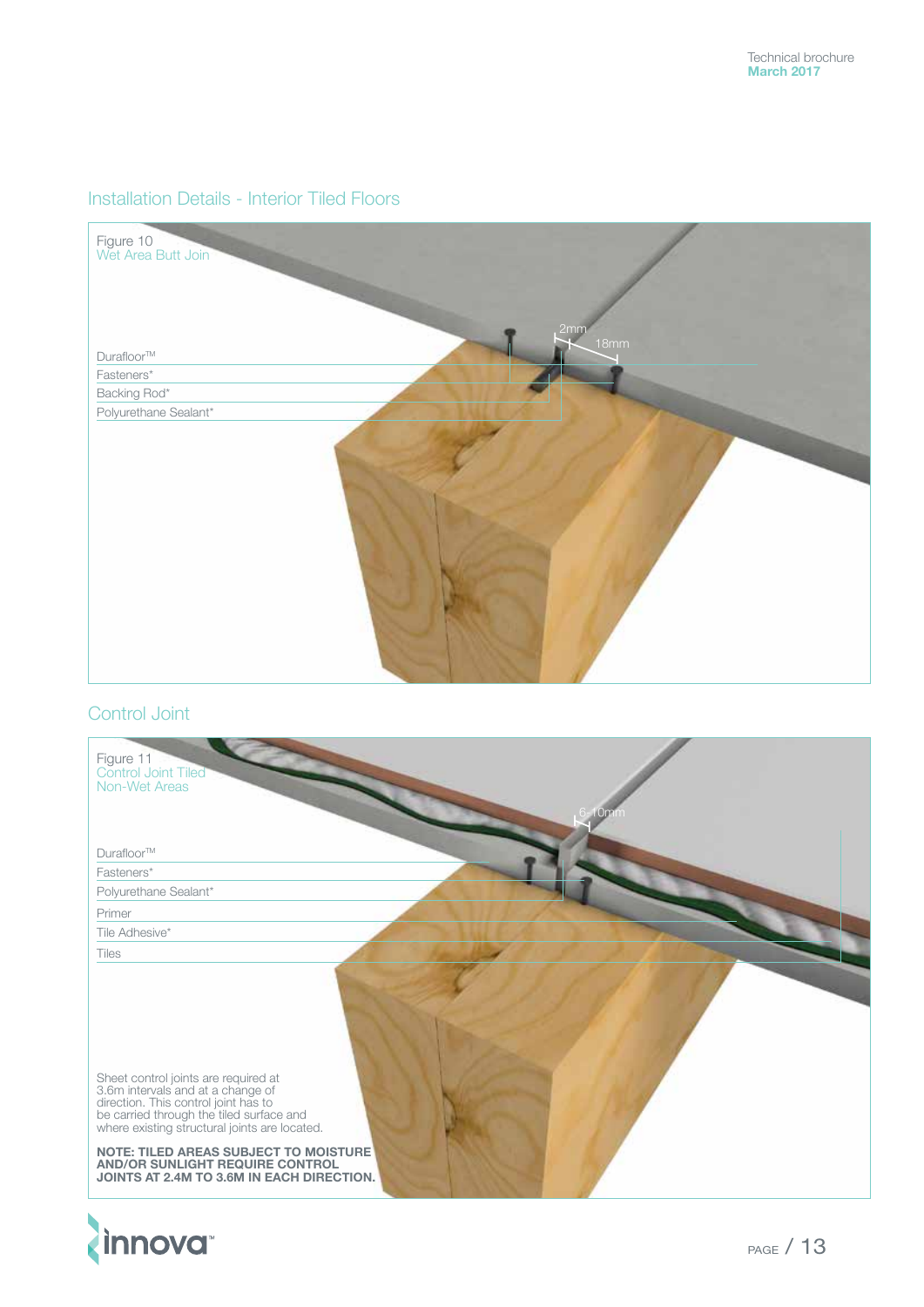

## Installation Details - Interior Tiled Floors



## Direct Stick Tiles to Durafloor<sup>™</sup>

Tiles may be adhered directly to Durafloor $\texttt{TM}$ up to maximum run of 3.6m.

It is recommended the Durafloor™ be primed/sealed prior to installation of membranes and adhesives. Tiling to be installed in accordance with AS3958.1-2007.

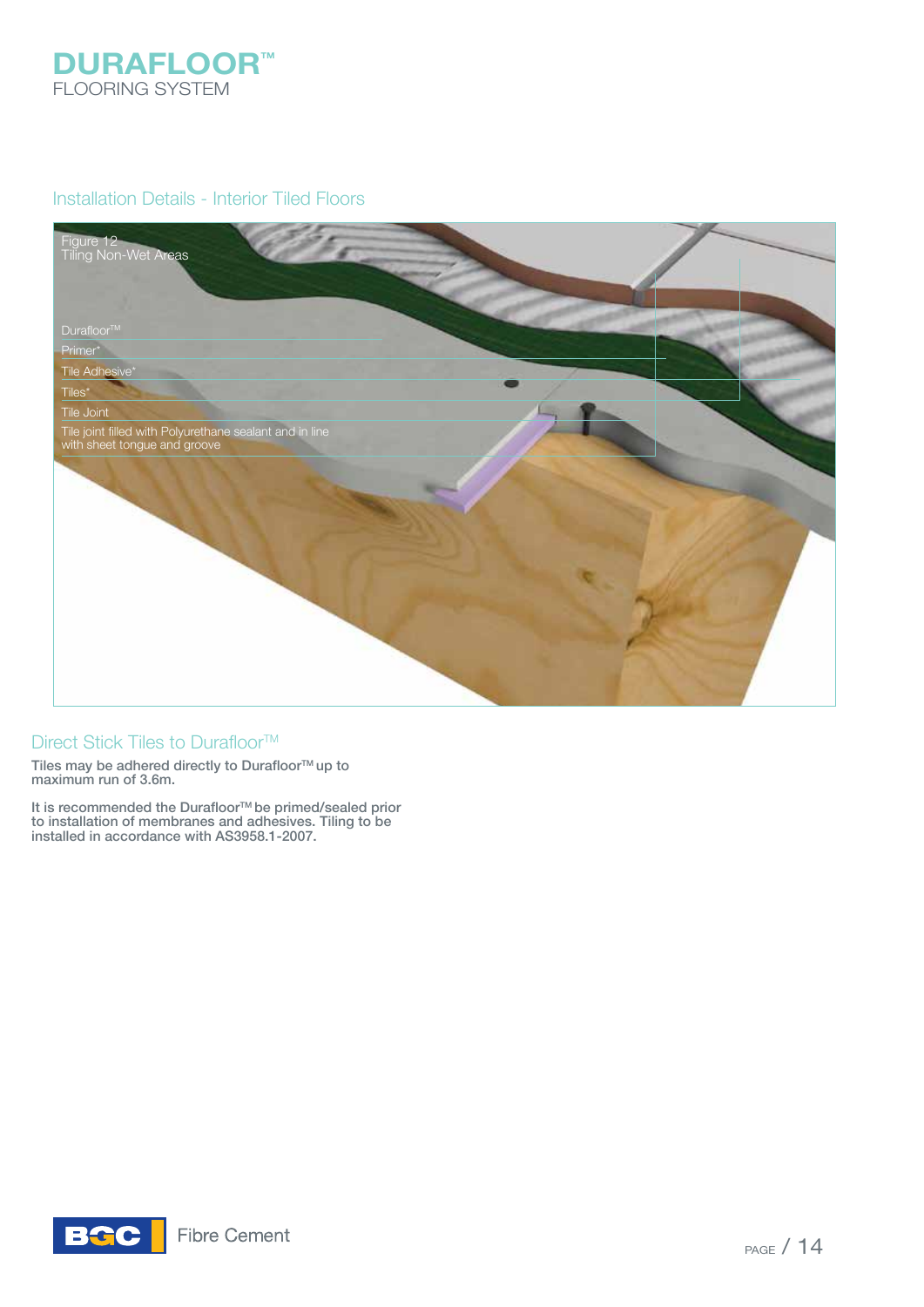#### Exterior Decking

Durafloor™ can be used as the substrate for a variety of exterior decking applications such as above-ground pool surrounds, verandahs and sundecks.

The basic requirements of two systems are covered in this brochure.

#### Water Resistant without mortar bed

- / Square sheet layout refer Fig 14 (max deck width 3600mm)
- Suitable for tiling (control joints required 2400 3600mm in either direction)
- / Applied liquid membrane

#### Waterproof with mortar bed

- Staggered sheet layout refer Fig 13
- Suitable for large decks
- Suitable for tiling
- / Minimum requirement over a habitable room or living space
- / Achieved via sheet and/or applied membranes plus slipper sheet and floating reinforced mortar bed

#### General Requirements

All decks shall have a fall minimum 1:100 to an outside edge. The use of sumps in decking is not recommended.

A step-down of at least 50mm from finished floor height should be provided at any doorways onto the deck.

If a mortar bed is to be used a minimum depth of 40mm is required.

Sheets are laid with the long edges across the joists. Max joist spacing 450mm centres. In all cases a floor joist must support the sheet ends. The exception being the outer edge of decks where a drip angle is installed.

The gap required for control joints needs to be taken into account when setting out the framing.

Ensure compliance with BCA and all relevant standards.

#### Loading

Durafloor™ satisfies the loading requirements of AS/NZS1170.1 Table 3.1 Category A Domestic and Residential Activities Concentrated Loads 1.8kn @ UDL of 4KPA

For higher load applications, BGC Compressed Flooring is recommended. Please contact your local BGC Fibre Cement office for further details.

#### Framing

Timber or hot dipped galvanised steel joists are suitable framing members for Durafloor™.

For all applications the joist face width must be no less than 45mm min.

Control joints will require a double joist to facilitate joint width.

It is STRONGLY recommended that joist creep control joint position and double joist positions be considered with sheet layout when setting out.

Timber framing must comply to AS1684 of the BCA and the frame maker's recommendations. All timber must be seasoned and stable. UNSEASONED OR WET TIMBER MUST NOT BE USED.

Steel joists must comply with AS3623.

Both steel and timber joists must be suitable for the application and exceed the minimum durability and corrosion requirements.

Responsibility rests with the specifier and controlling party of the project. Suitability of structure and all associated details (as recommended here) for the project are controlled by them. Details contained within this document do not cover all possibilities. It is up to the specifier to develop additional details as required.

#### **Waterproofing**

Waterproofing a deck is dependant on the membrane and application of that membrane.

Ensure an approved membrane is applied by an approved applicator able to warrant and guarantee the membrane and its application.

Manufacturers like Construction Technologies Australia, RLA Polymers Pty Ltd or Ardex Australia are established manufacturers of these systems.

Ensure compliance with AS/NZ 4654.2.

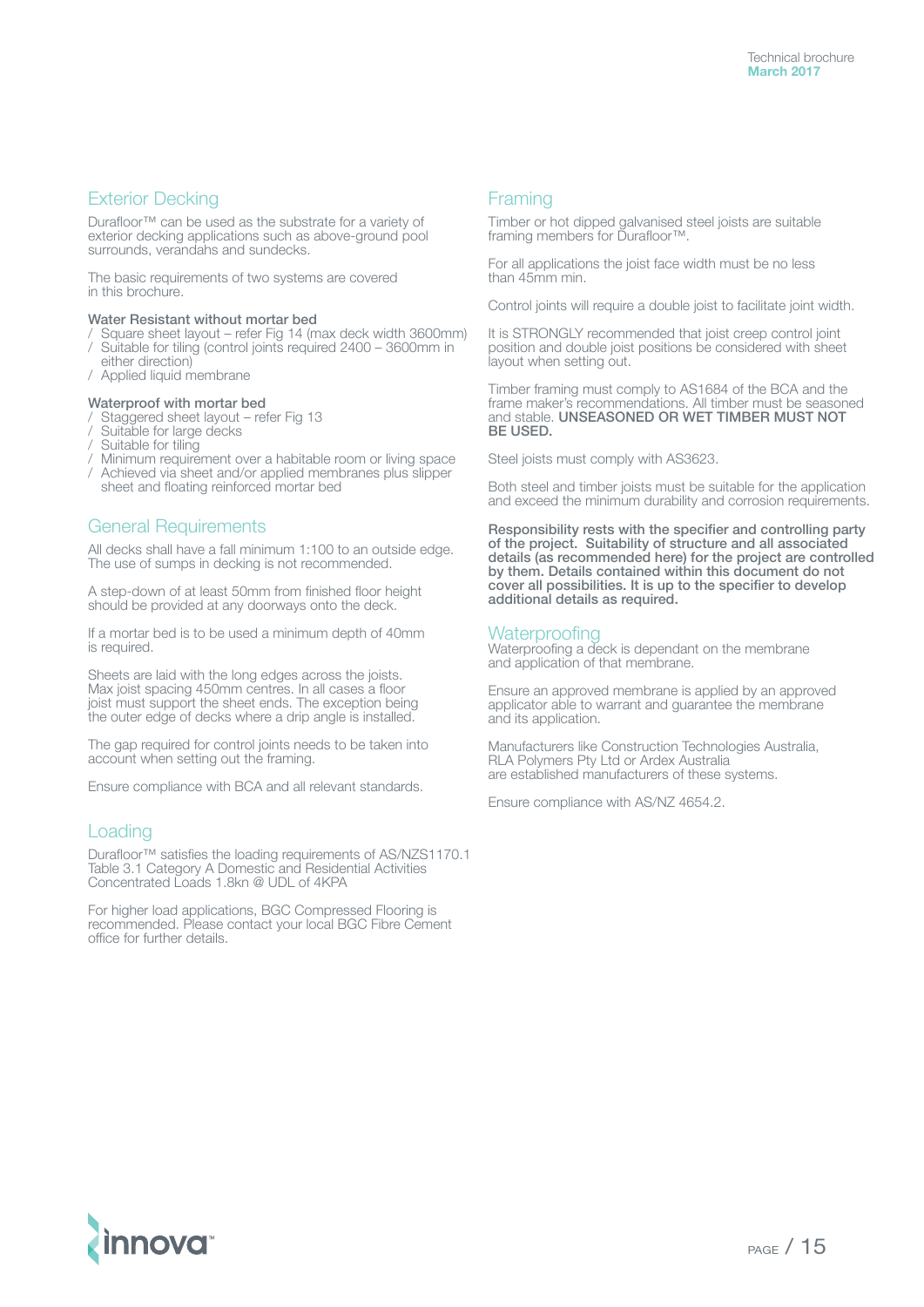# **DURAFLOOR™** FLOORING SYSTEM

## Sheet Layout - Exterior Decking



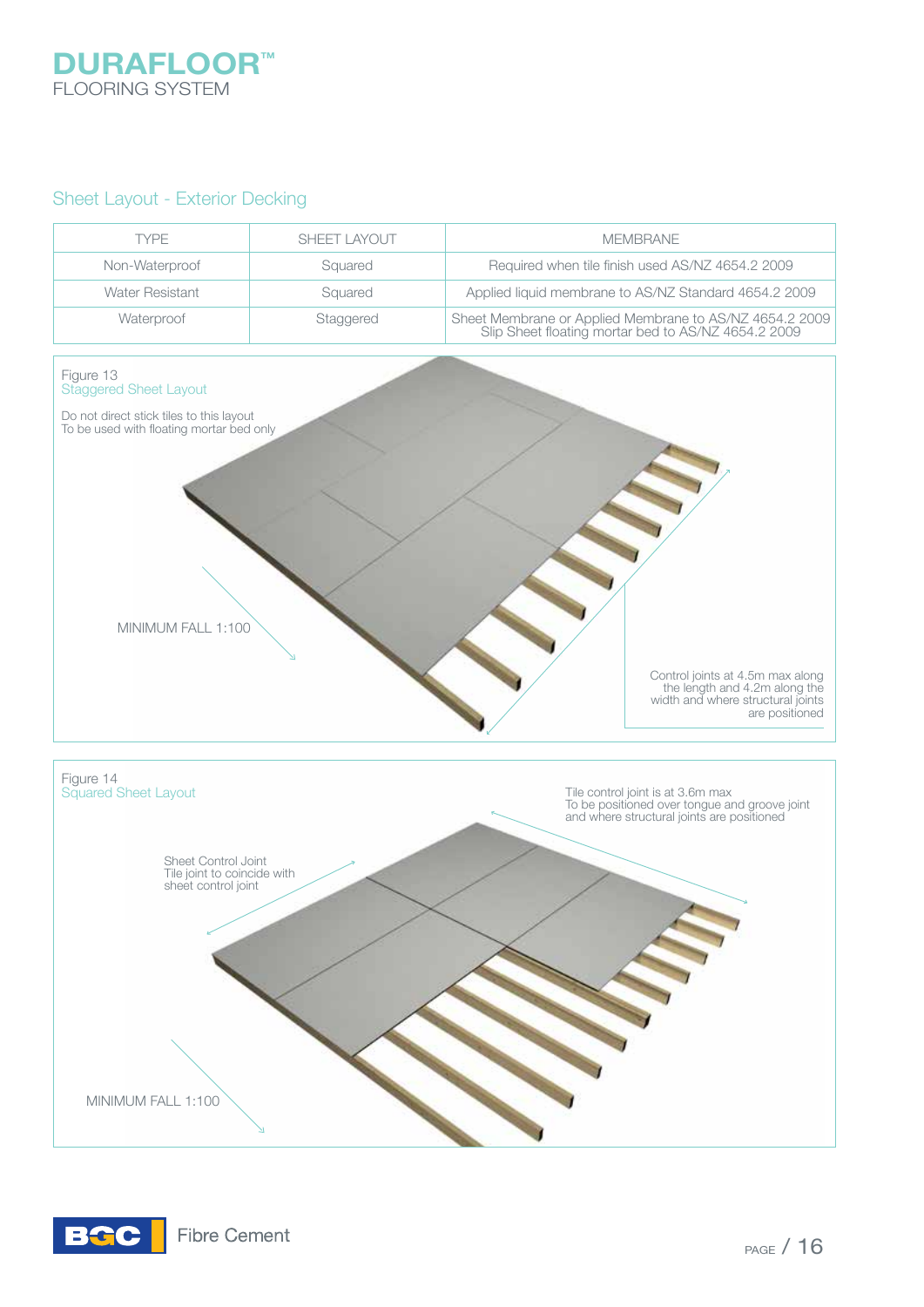## Fixing - Exterior Decking



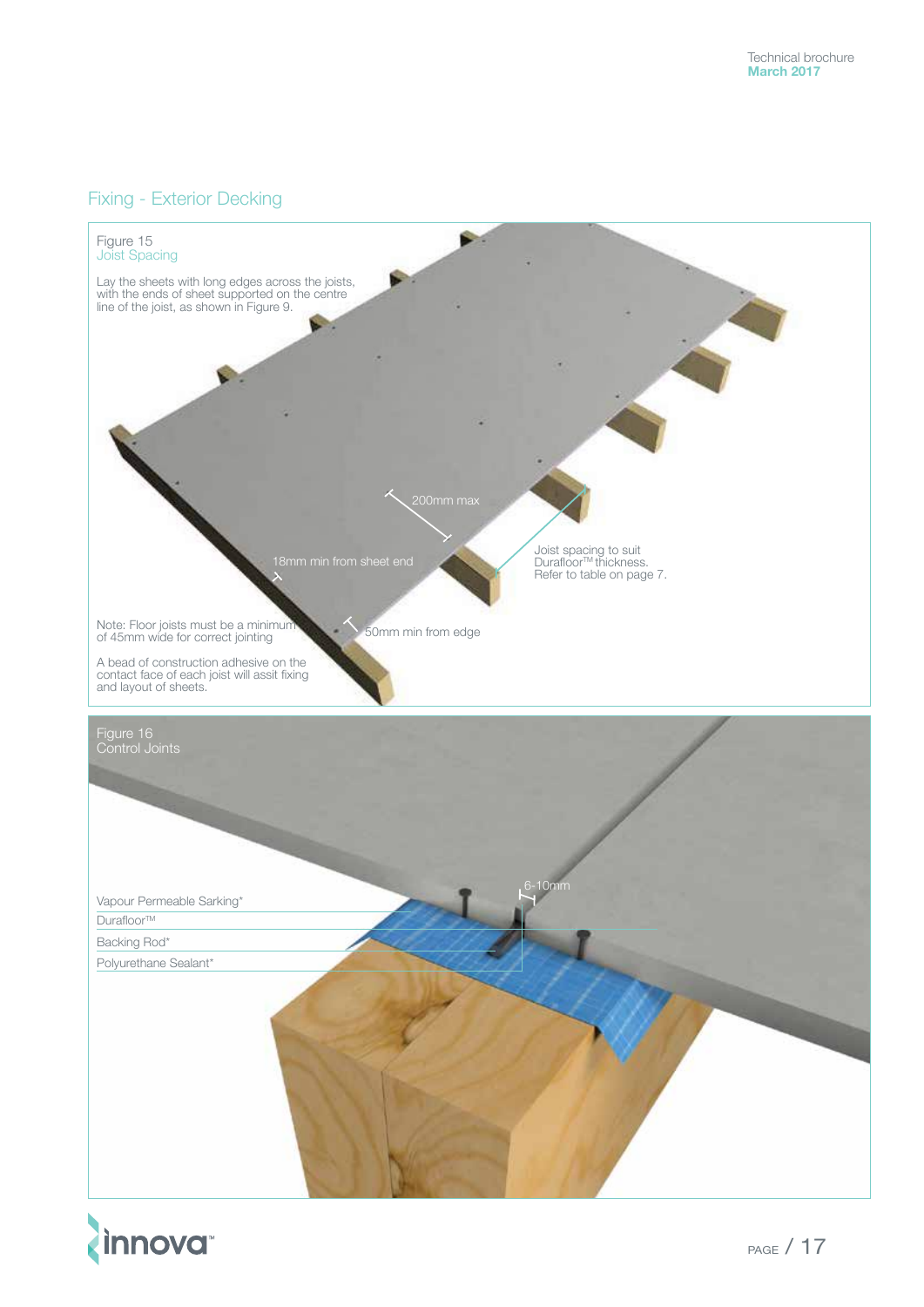

## Fixing - Exterior Decking



### **Sealing**

After fixing, the screw holes should be sealed using a polyurethane sealant to prevent ingress of water into the framing.

### **Fasteners**

Durafloor<sup>™</sup> can be fixed to either timber or lightweight steel framing. All fasteners to be a minimum Class 3 Corrosion **Resistant** 

- Timber: Powers Muro Decking Screw M1062:10g x 50 Paslode HDG Coil Nail 45 x 2.5
- Steel: Buildex: SEH Wingtek 10g x 16 x 40 or 10g x 16x 45 Powers Muro Self Drilling Wing M1024

Or equivalent

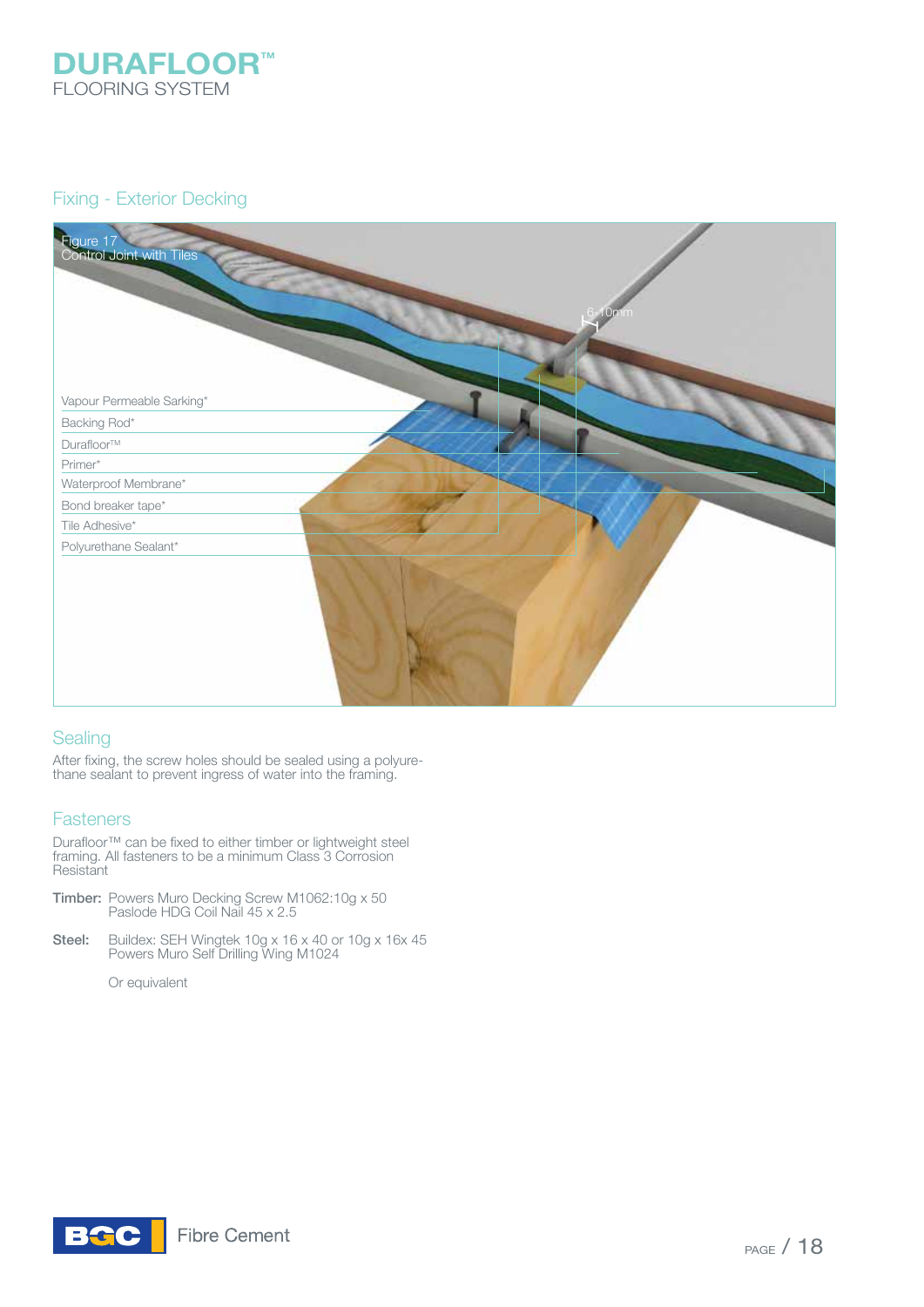# Deck Finishing Details





**innova**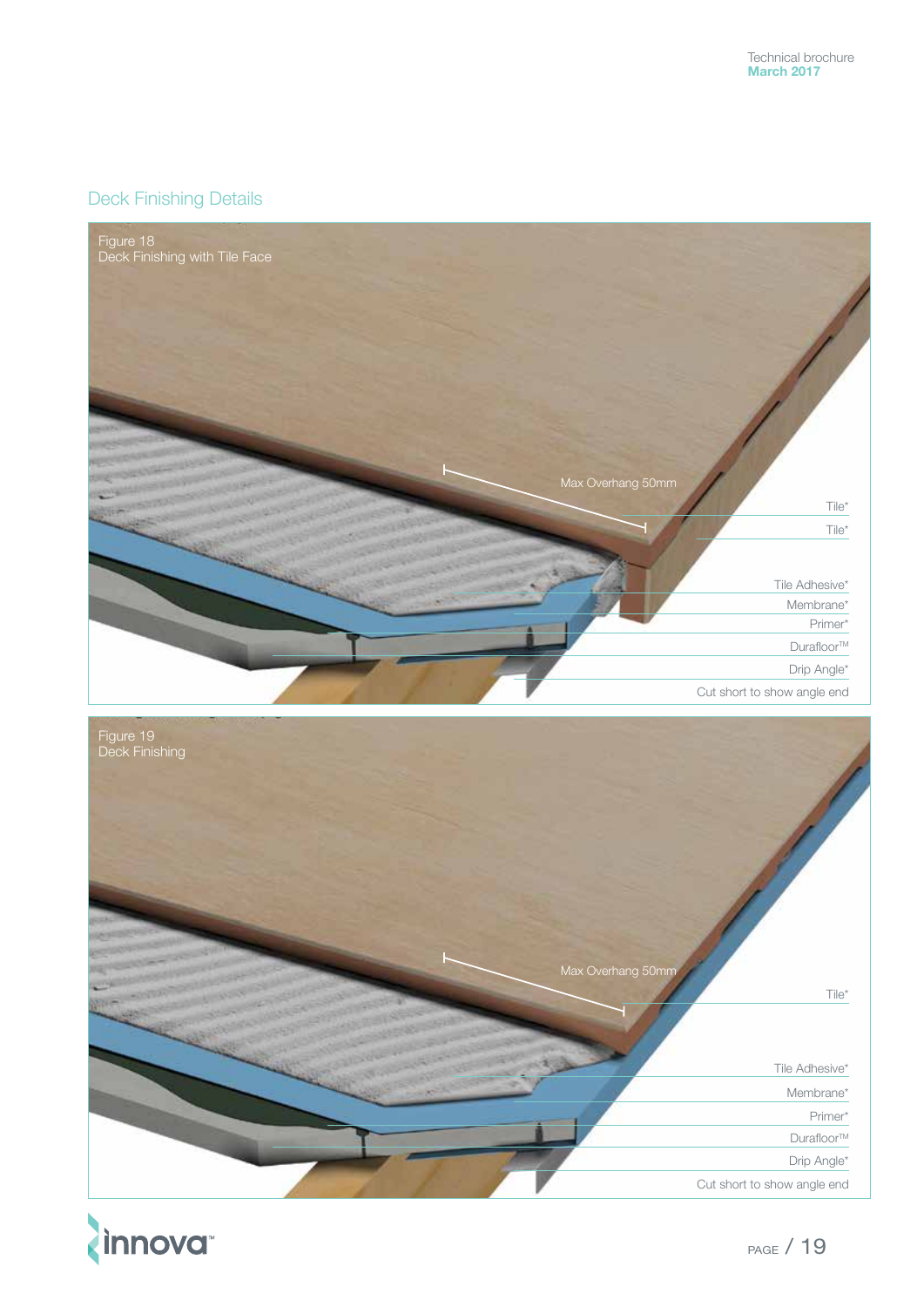

## Exterior Deck – Water Resistant without Mortar Bed



# Sheet Preparation

## **Waterproofing**

Waterproofing a deck is dependant on the membrane and application of that membrane.

Ensure an approved membrane is applied by an approved applicator able to warrant and guarantee the membrane and its application.

Manufacturers like Construction Technologies Australia, RLA Polymers Pty Ltd or Ardex Australia are established manufacturers of these systems.

Ensure compliance with AS/NZ 4654.2.

Typcial examples are:

- / Primer RLA Polymers CTA Prep 'n' Prime or Uniflex Additive (Typical) or Ardex Multiprime
- / Membrane RLA Polymers Dryflex Pump (Typical) Ardex WPM 001/002/Aquablok SBR / Aquablok 2-part
- / Tile Adhesive RLA Polymers Flexi Part or Ardex x77, CTA MCB A80 or CTA Pro Premium
- / Tiles As per manufacturer's recommendations.

\*Components not supplied by BGC

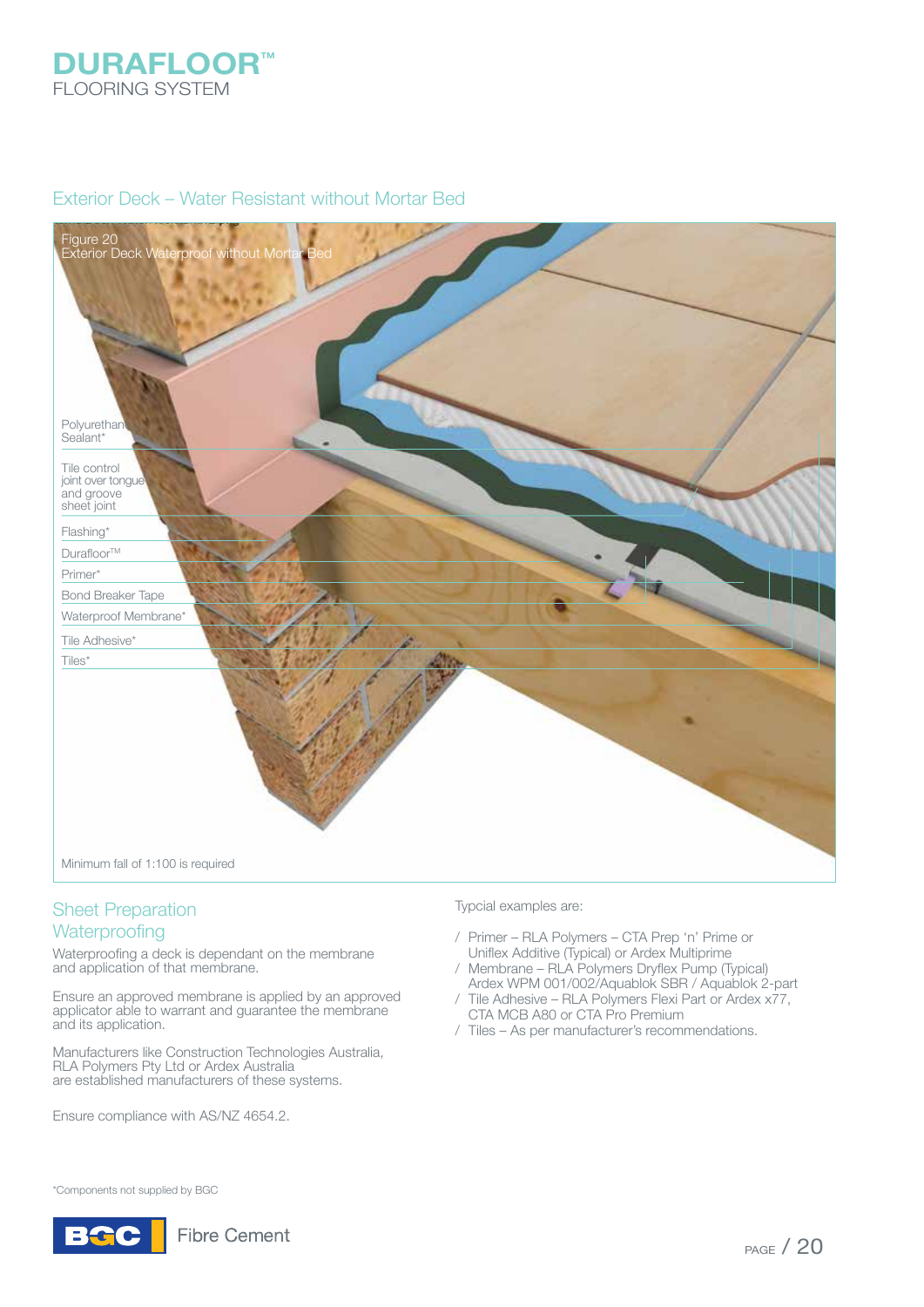

# Exterior Deck – Waterproof with Mortar Bed

## Sheet Preparation – For Tiling **Waterproofing**

Waterproofing a deck is dependant on the membrane and application of that membrane.

Ensure an approved membrane is applied by an approved applicator able to warrant and guarantee the membrane and its application.

Manufacturers like Construction Technologies Australia, RLA Polymers Pty Ltd or Ardex Australia are established manufacturers of these systems.

Ensure compliance with AS/NZ 4654.2.

- / 1 layers of slip sheet i.e. 200 micron plastic builders sheet
- / Reinforced mortar bed minimum 40mm thick as per Australian Standard AS4654 2 (2009). Sand cement screed with Ardex Abacrete (or similar) reinforced with 75 x 75 2.5mm galvanised weld mesh or equivalent

Control joints at 4.5m centres in mortar bed. Express control joints through tiles.

Sheet control joints at 4.5m max. intervals in a staggered pattern

\*Components not supplied by BGC

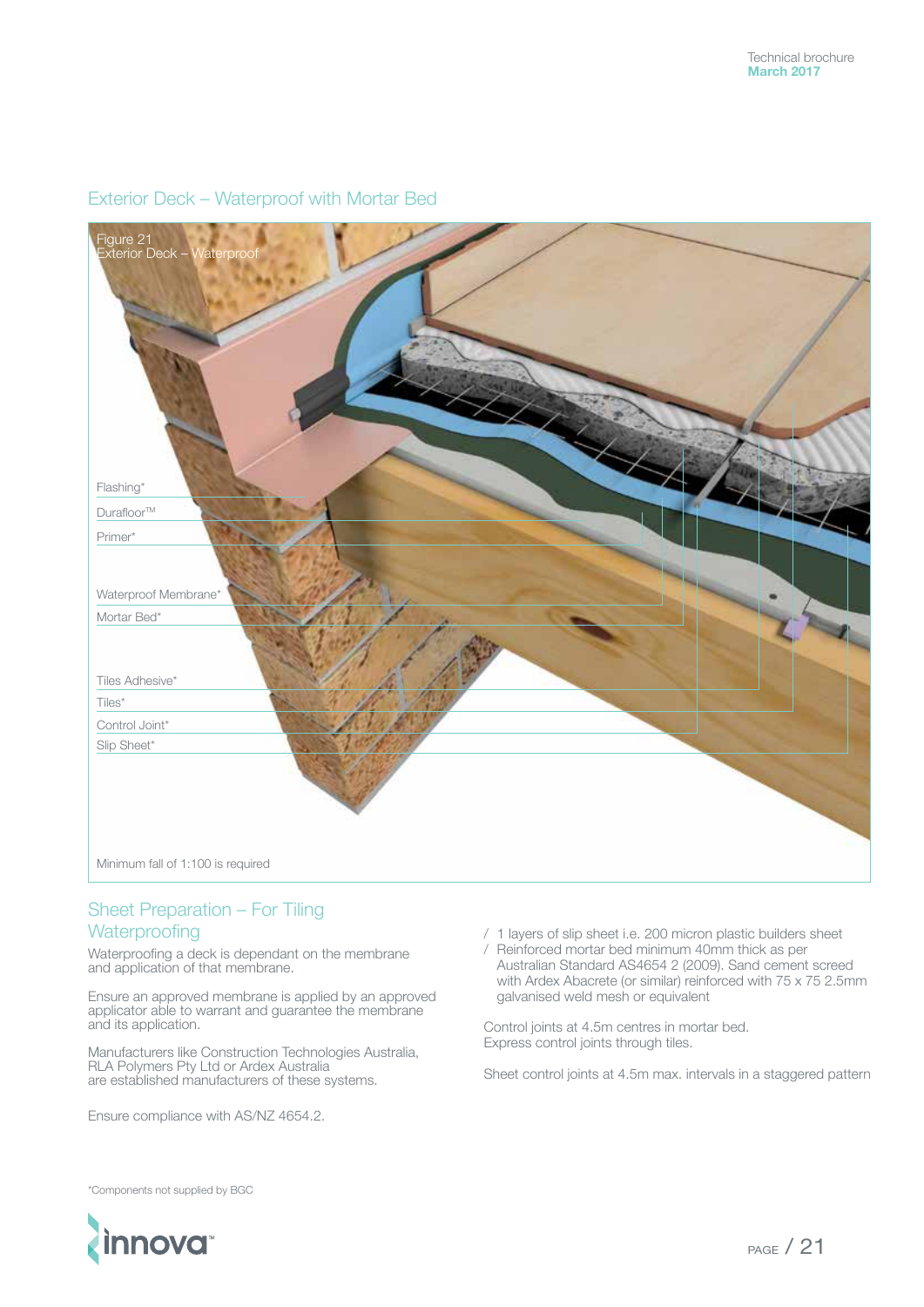**DURAFLOOR**<sup>M</sup> FLOORING SYSTEM

### Sheet Preparation

#### Tiles – Consult

/ AS3958.1 Part 2 – Guide to Installation of Ceramic Tiles / AS2358 – Adhesives for Fixing Ceramic Tiles

Other Finishes – Consult manufacturer for their recommendation and ensure installation complies with the recommendation provided.

#### **Membranes**

#### Applied Membranes (Exterior Decks)

In all instances consult with manufacturer for exact method and specification.

#### Sheet Membranes

In all instances consult with manufacturer for exact method and specification.

#### **Maintenance**

Maintain the finished surface, keeping the surface clean and free of build up or residue.

Repair and maintain joints, junctions, tiles and grout that are damaged or deteriorated.

Ensure membranes are not prejudiced in any way as damage to these may result in diminished performance and leakage.

#### **Warranty**

We warrant that our products are free from defects caused by faulty manufacture or materials for a period of 15 years from the date of purchase. If you acquire any defective products, we will repair or replace them, supply equivalent replacement products or refund the purchase price within 30 days of receiving a valid claim subject to product inspection and confirmation of the existence of a defect by BGC. We will bear the cost of any such repair, replacement or refund.

#### This warranty is given by:

BGC Fibre Cement Pty Ltd 121 Bannister Rd Canning Vale WA 6155 Phone 08 9334 4900 Fax 08 9334 4749

To claim under this warranty, you must provide proof of purchase as a consumer and make a written claim (including any costs of claiming) to us at the address specified above within 30 days after the defect was reasonably apparent, or if the defect was reasonably apparent prior to installation, the claim must be made prior to installation. You may not claim under this warranty for loss or damage caused by:

- faulty or incorrect installation by non-BGC installers (BGC's installation procedures are at www.bgcinnovadesign.com.au);
- failure to comply with the Building Code of Australia or any applicable legislation, regulations approvals and standards;
- products not made or supplied by BGC;
- abnormal use of the product; or
- normal wear and tear.

The benefits available under this warranty are in addition to other rights and remedies of the consumer under the law. Our goods come with guarantees that cannot be excluded under the Australian Consumer Law. You are entitled to a replacement or refund for a major failure and for compensation for any other reasonably foreseeable loss or damage.

You are also entitled to have the goods repaired or replaced if the goods fail to be of acceptable quality and the failure does not amount to a major failure.

### Terms and Conditions

BGC Fibre Cement's Terms and Conditions of Sale ("Agreement"), as in place and published at the date of this brochure, which are available upon request or on our website at www.bgcinnovadesign.com.au. The purchaser's terms and conditions, howsoever provided, do not form part of the Agreement.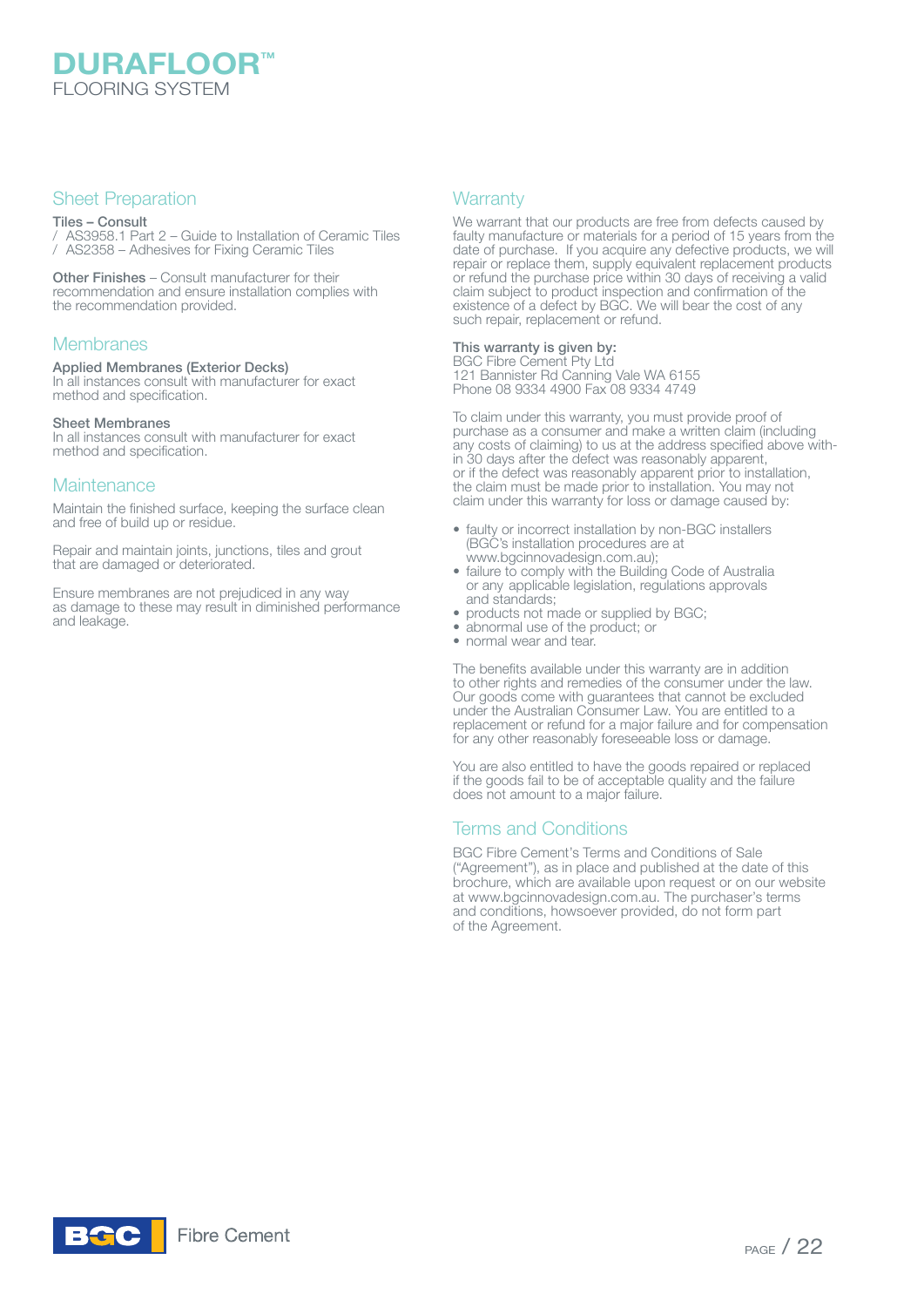### **Notes**